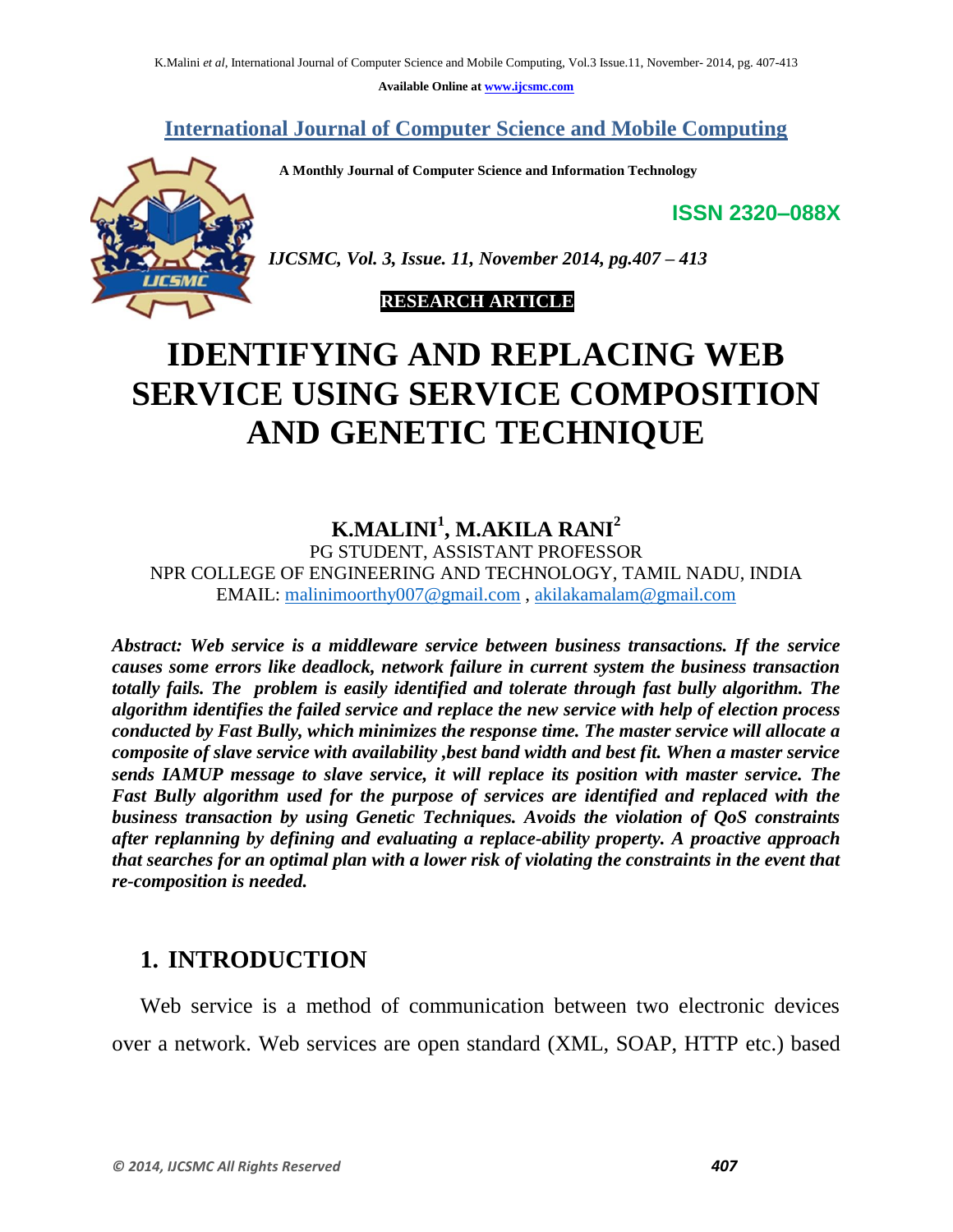Web applications that interact with other web applications for the purpose of exchanging data.

## **Service provider**

 It needs to describe the web service in a standard format, which in turn is XML (extendable mark-up language) and publish it in a central Service Registry (UDDI-Universal Discovery Description Integration).

### **Service registry**

Web services can be developed and deployed by many vendors there are often multiple web services that can perform similar tasks with varying Quality of Service (QoS) attributes. When composing services into a workflow or plan to jointly accomplish processing toward a final result, the services must be compatible with respect to their input, output, and functionality for a temporally ordered interaction that can successfully complete the required task or query. The QoS of the plan depends on individual service selections for these designated interactions.

#### **Service consumer**

It retrieves the information from the registry and uses the service description obtained to bind to and invoke the web service.

## **Benefits of using Web Services**

- Exposing the existing function on to network
- Connecting Different Applications is Interoperability
- Standardized Protocol
- Low Cost of communication
- Loosely Coupled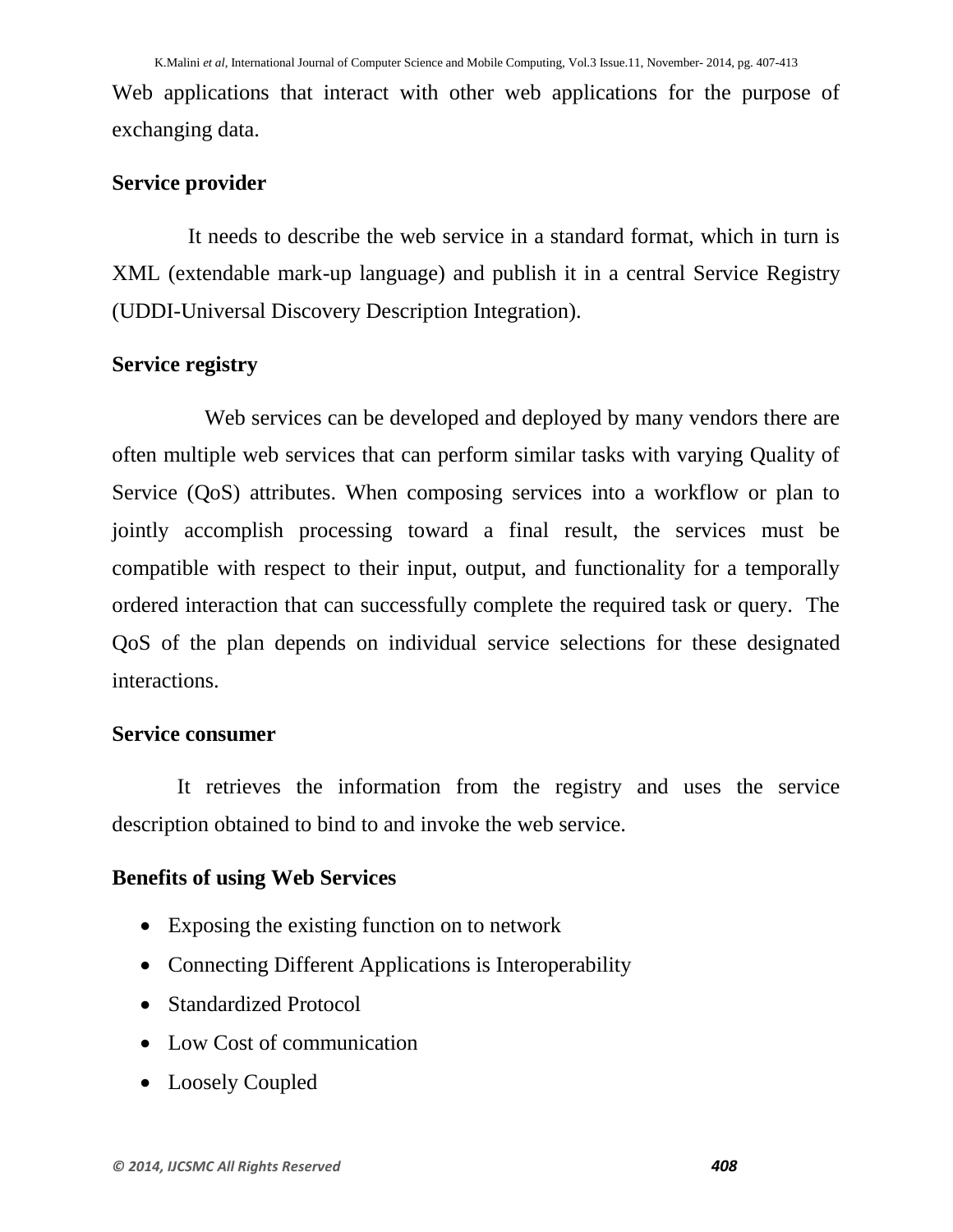- Ease of Integration
- Service Reuse

 A major problem with web service composition is that QoS values can also change at execution time from original estimations. The service may become unavailable, unreliable, or no longer provide the best solution fit. Other services must be dynamically evaluated to complete the plan. These services are chosen from the same abstract type, a group of services with functionalities that can substitute or replace any service in their type.

 Changing QoS values can disrupt the expected compliance of the plan to maintain certain thresholds, such as costs and response time. The impact is even more dramatic if the service lies within a loop of large number of iterations in the composition. These non-periodic changes require a dynamic planning environment in which certain events force reselection from the physical services of the same abstract type in which the service change occurred to form a new, yet compliant plan.

 QoS attributes are increasing-dimension or decreasing-dimension. Availability and reliability are increasing-dimension attributes because the resulting plan should incorporate the highest values associated with them. Cost and response time are decreasing-dimension attributes because the plan should incorporate the lowest values associated with them. Techniques for web services composition based on QoS optimization aim to maximize increasing-dimension attributes and minimize decreasing-dimension attributes, while at the same time maintaining any quality constraints imposed on the plan itself. These characteristics make the composition fall into the domain of multi-objective optimization. However, none of those different techniques explored in this domain takes into account redundancy as an inherent property of composition.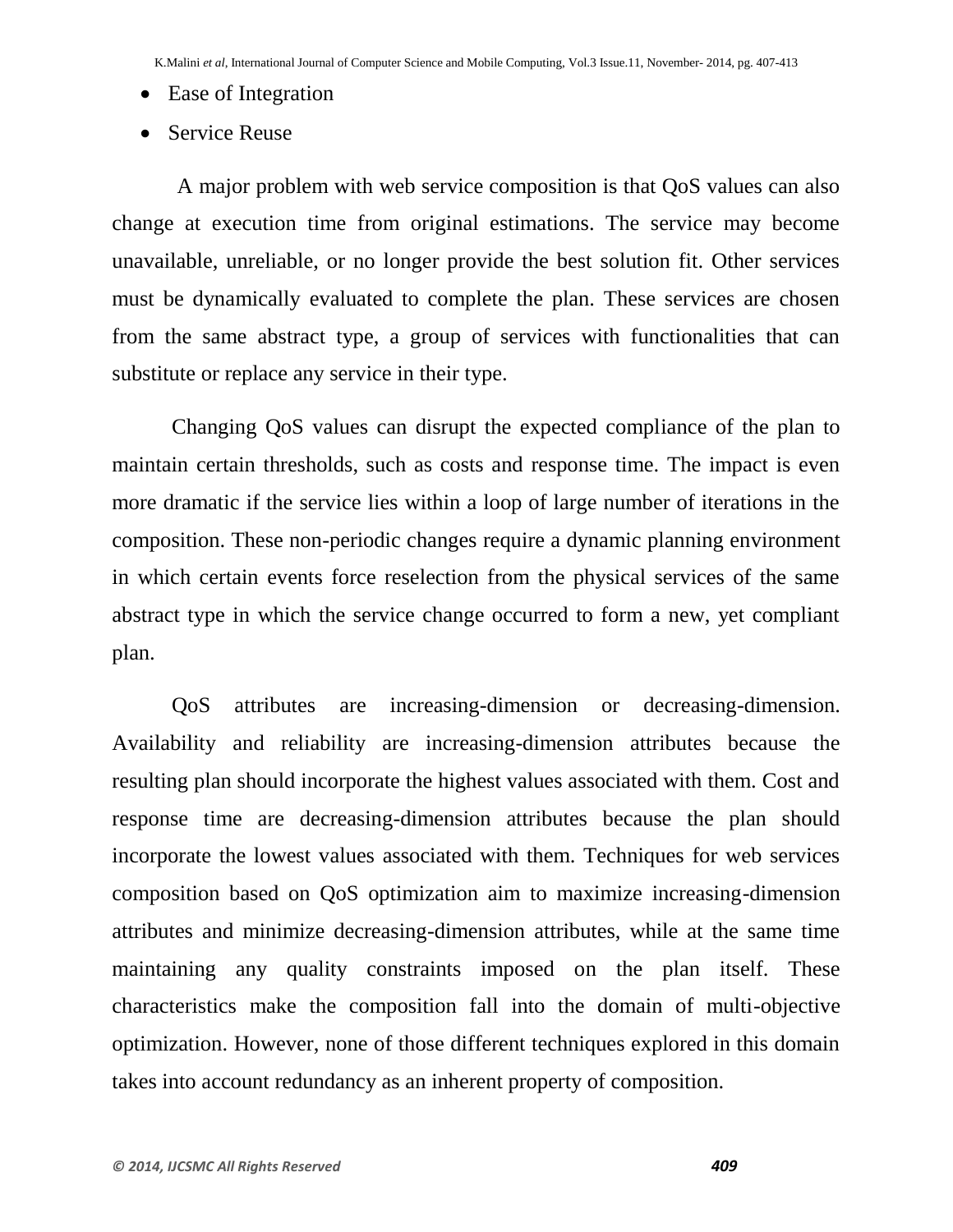A proactive approach that searches for an optimal plan with a lower risk of violating the constraints in the event that re-composition is needed. Our approach introduces replaceability as a metric applied to plan composition. We define replaceability as the degree to which a plan or a service is exchangeable with one that accomplishes the same goal or processing, respectively. By including a replaceability metric in the selection process, we significantly reduce the potential violation of constraints during plan execution that can result from QoS changes requiring service reselection. A major challenge is the impact of service reselection on the plan, since substituting a service for one whose QoS values have caused the plan to violate at least one constraint consumes time. Pre-knowledge of alternatives based on replaceability values counteracts this added factor and reduces the time spent in the process.

## **2. LITERATURE SURVEY**

## **2.1On the Evolution of Services**

To manage and control the evolution of services is an important goal for the Service-Oriented paradigm. Unifying **Theoretical Framework** for controlling the evolution of services that deals with structural, behavioral, and QoS levelinduced service changes in a type-safe manner, ensuring correct versioning transitions so that previous clients can use a versioned service in a consistent manner.

## **2.2 A fast and elitist multiobjective genetic algorithm: NSGA-II**

 Web services are grouped as a community to facilitate and speed up the process of Web services discovery. The Web Service Community can continue providing services even when master Web service fails operationally. Solution customizes a distributed election algorithm called **Fast Bully Algorithm** to identify a temporary master Web service when there is any operational failure in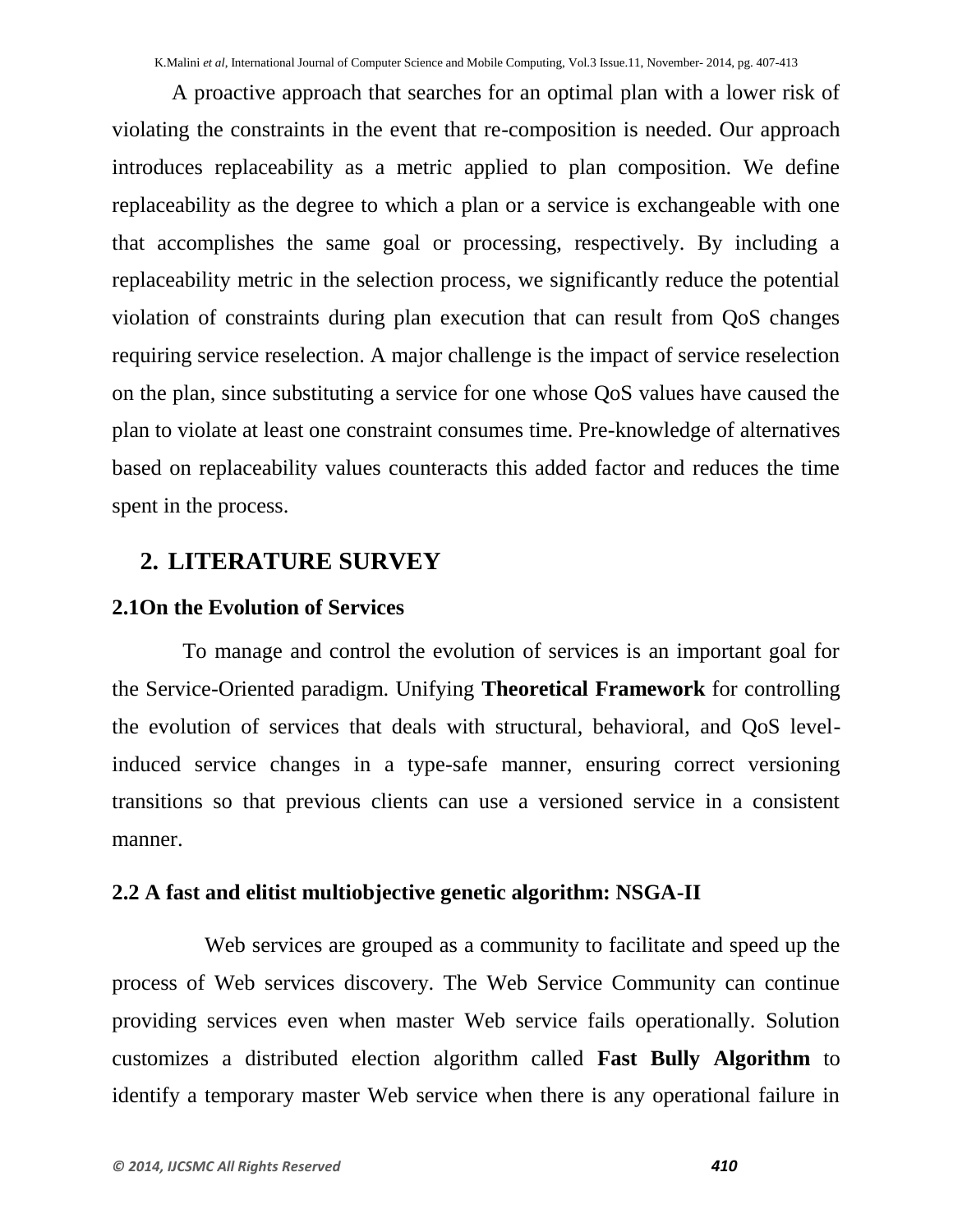existing master Web service of Community. Permanent master Web service takes back the mastering responsibilities from temporary master Web service when it resumes.

### **2.3 Understanding Approaches for Web Service Composition and Execution**

 Web services have received much interest due to their potential in facilitating business-to-business or enterprise application integration. The creation of a work owns that realizes the functionality of a new service and its subsequent deployment and execution on a runtime environment. A significant number of solutions have analyzed for **Composition and Execution of Web Services** and the strengths and weaknesses of the solutions. Based on multiple metrics that critical for a WSCE system, e.g. composition effort, composition control, and ability to handle failures.

### **2.4 QoS Aware Middleware for Web Services Composition**

 The paradigmatic shift from a Web of manual interactions to a Web of programmatic interactions driven by Web services is creating opportunities for the formation of online Business-to-Business collaborations. Many available Web services provide identical functionality, though with different Quality of Service. **Ag Flow's algorithm** Select Web services for the purpose of their composition in a way that maximizes user satisfaction expressed as utility functions over QoS attributes. Two selection approaches are described and compared: one based on local (task-level) selection of services, and the other based on global allocation of tasks to services using integer programming.

## **2.5 Quality of Service and Semantic Composition of Workflows**

 For the composition of Web services non-functional characteristics are commonly considered criteria for finding and selecting available services **Work**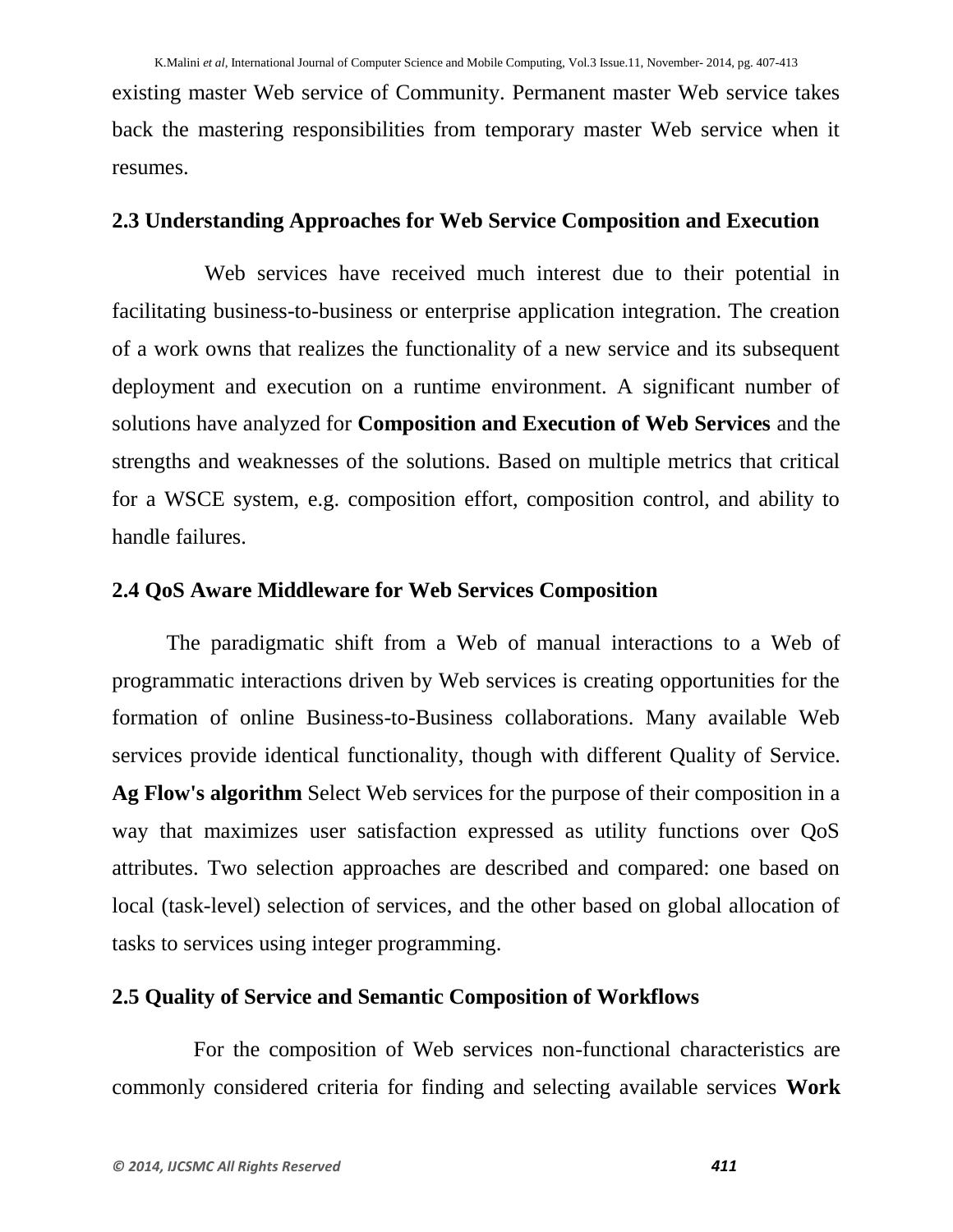**Flow Pattern for Aggregation of QOS**. Work focuses on a mechanism that determines the overall Quality-of-Service (QoS) of a composition by aggregating the QoS of the individual services. With aggregated QoS it can be verified whether a set of services satisfies the QoS requirements for the whole composition or not. The aggregation performed builds upon abstract composition patterns, which model basic structural elements of a composition like parallel paths, a sequence, or a looped execution.

## **3. CONCLUSION**

 The most crucial stage in achieving a new successful system and in giving confidence on the new system for the users that will work efficiently and effectively. The system can be implemented only after thorough testing in done and if found to work according to the specification.

If involves careful planning, investigation of the current system and its constraints on implementation, design of methods to achieve the changeover, an evaluation of changeover methods apart from planning. Two major tasks of preparing the implementation are education, training of the users and testing the systems. System analysis and design efforts will be more for complex systems beings implemented. Based on policies of individuals organization an implementation coordinating committee has been appointed.

The implementation process begins with preparing a plan for the implementation system. According to this plan, the other activities are to be carried out. In this plan, discussion has been made regarding the equipment, resources and how to test the activities. Thus a clear plan is preparing for the activities.